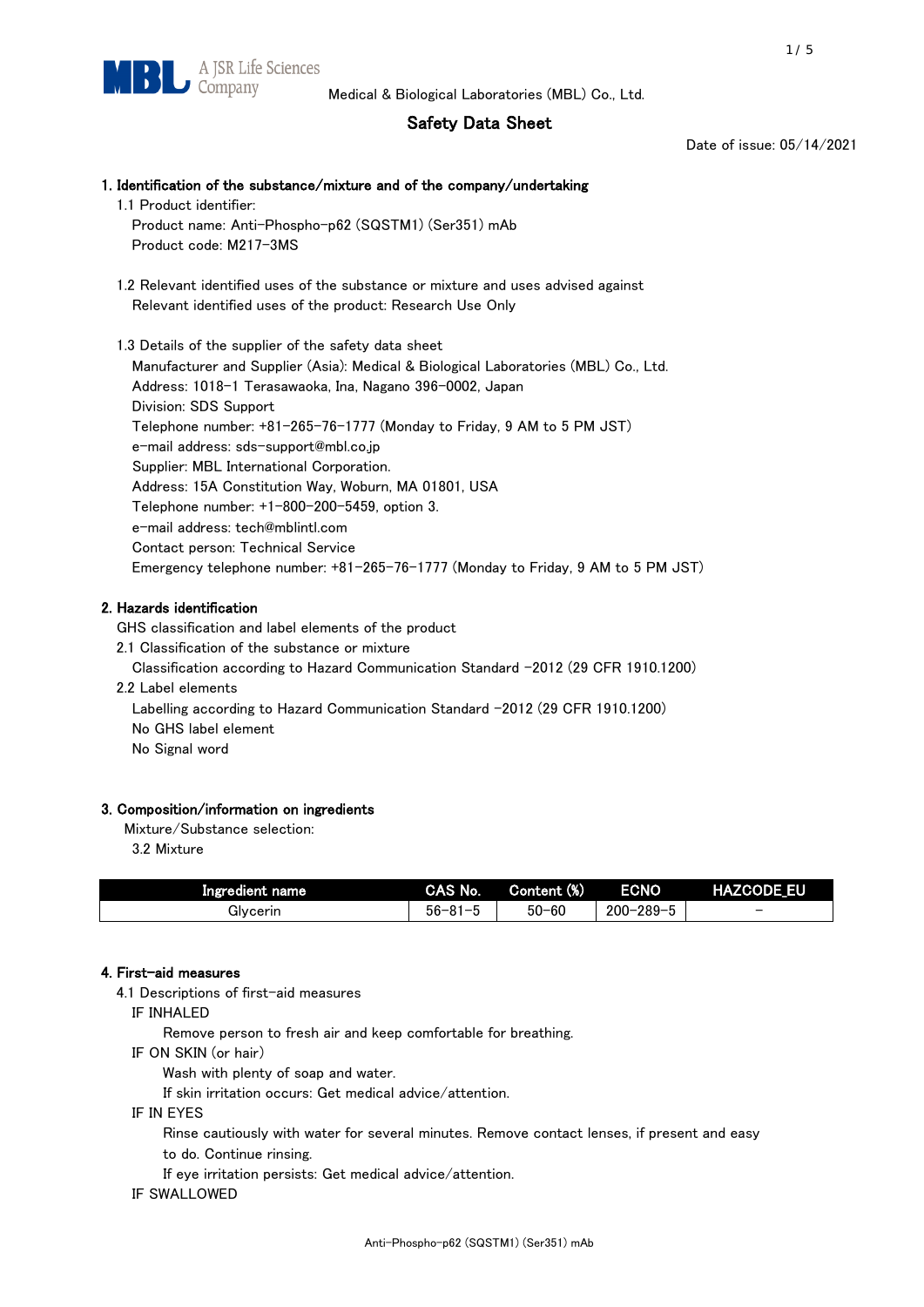Rinse mouth.

#### 5. Fire-fighting measures

#### 5.1 Extinguishing media

Suitable extinguishing media

- Use appropriate extinguishing media suitable for surrounding facilities.
- Unsuitable extinguishing media

Unsuitable extinguishing media data is not available.

5.2 Specific hazards arising from the substance or mixture

Specific hazards arising from the substance or mixture is not available.

5.3 Advice for firefighters

Specific fire-fighting measures

Evacuate non-essential personnel to safe area.

#### 6. Accidental release measures

- 6.1 Personnel precautions, protective equipment and emergency procedures Wear proper protective equipment.
- 6.2 Environmental precautions

Prevent spills from entering sewers, watercourses or low areas.

6.3 Methods and materials for containment and cleaning up

- Absorb spill with inert material (dry sand, earth, et al), then place in a chemical waste container.
- 6.4 Reference to other sections

Refer to section 13

#### 7. Handling and storage

 7.1 Precautions for safe handling Preventive measures (Safety treatments) Avoid contact with skin. Avoid contact with eyes. Safety measures data is not available. Any incompatibilities data is not available. Advice on general occupational hygiene Do not get in eyes, on skin, or on clothing. Do not eat, drink or smoke when using this product. Wash hands thoroughly after handling. 7.2 Storage Conditions for safe storage Keep container tightly closed.

Keep cool. Protect from sunlight.

Container and packaging materials for safe handling data is not available.

7.3 Specific end use(s)

Research use only.

#### 8. Exposure controls/personal protection

 8.1 Control parameters Adopted value Adopted value in ACGIH is not available. OSHA-PEL (Glycerin)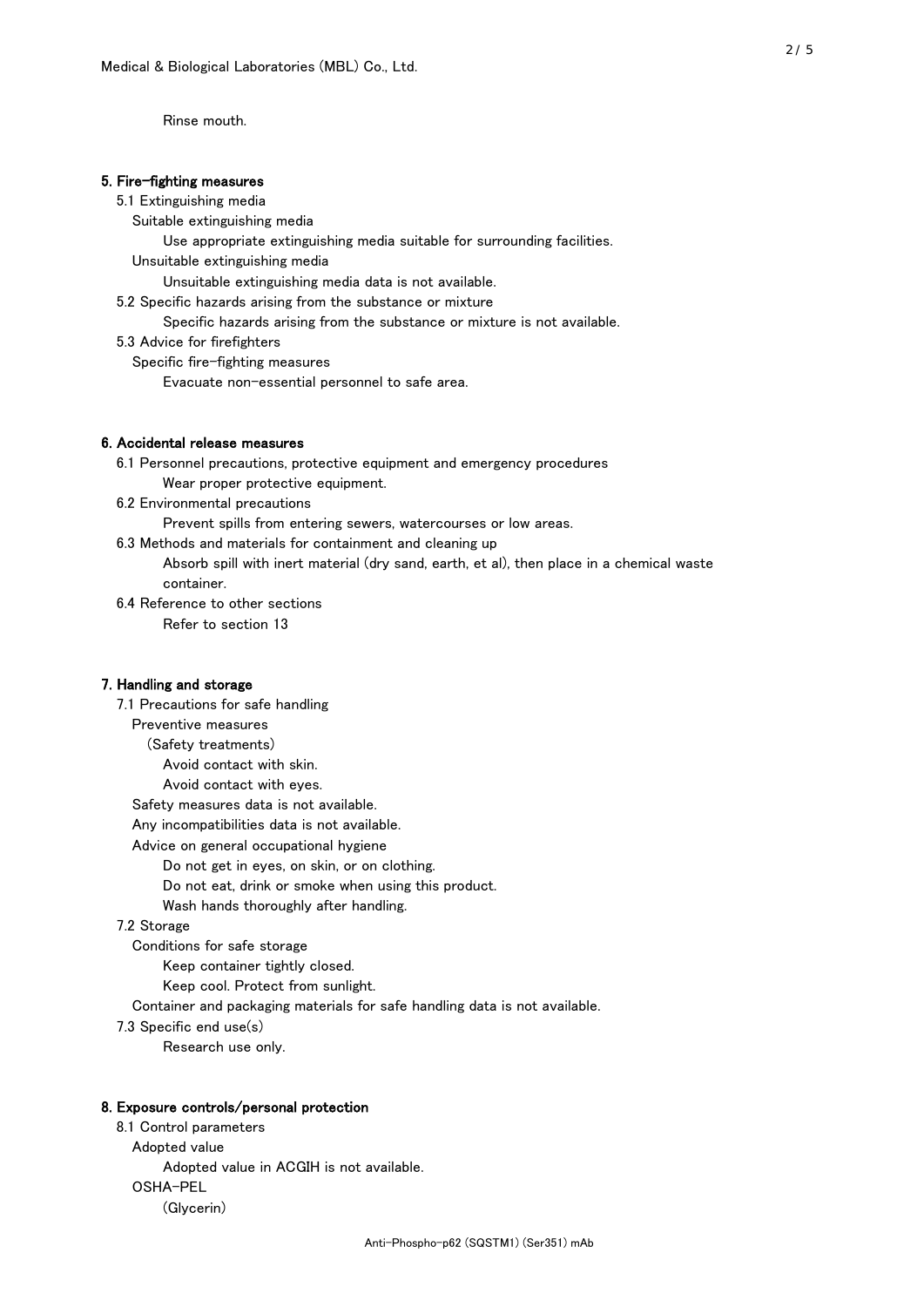TWA: 15mg/m3 (Total dust) TWA: 5mg/m3 (Respirable fraction) NIOSH-REL (Glycerin) See Appendix D 8.2 Exposure controls Appropriate engineering controls Do not use in areas without adequate ventilation. Washing facilities should be available. Individual protection measures Hand protection Wear protective gloves. Eye protection Wear eye/face protection. Skin and body protection Wear protective clothing.

## 9. Physical and Chemical Properties

 9.1 Information on basic physical and chemical properties Physical state: Liquid Color: Colorless Odor data is not available. Melting point/Freezing point data is not available. Boiling point or initial boiling point data is not available. Flammability (gases, liquids and solids) data is not available. Lower and upper explosion limit/flammability limit data is not available. Flash point data is not available. Auto-ignition temperature data is not available. Decomposition temperature data is not available. pH: Neutral Kinematic viscosity data is not available. Solubility: Water solubility: miscible Solubility in solvent data is not available. n-Octanol/water partition coefficient data is not available. Vapor pressure data is not available. Density and/or relative density data is not available. Oxidising properties data is not available. No Particle characteristics data is not available. 9.2 Other information Other information is not available. 10. Stability and Reactivity 10.1 Reactivity Reactivity data is not available.

10.2 Chemical stability

Stable under normal storage/handling conditions.

10.3 Possibility of hazardous reactions

Possibility of hazardous reactions data is not available.

10.4 Conditions to avoid

Conditions to avoid data is not available.

10.5 Incompatible materials

Incompatible materials data is not available.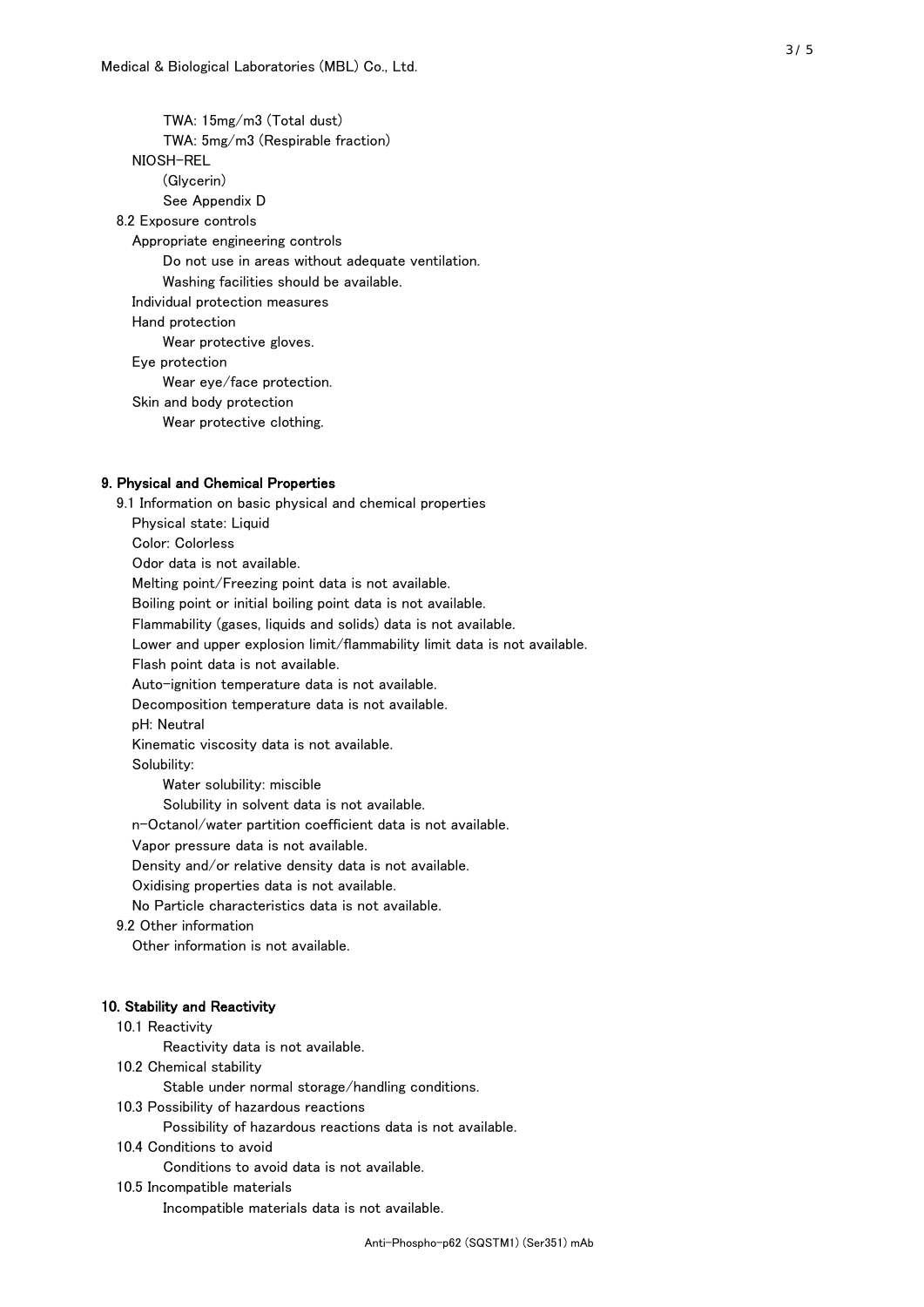10.6 Hazardous decomposition products Hazardous decomposition products data is not available.

## 11. Toxicological Information

 11.1 Information on toxicological effects Acute toxicity data is not available. Irritant properties Skin corrosion/irritation data is not available. Serious eye damage/irritation data is not available. Allergenic and sensitizing effects data is not available. Mutagenic effects data is not available. Carcinogenic effects data is not available. Teratogenic effects data is not available. Reproductive toxicity data is not available. STOT

STOT-single exposure data is not available.

STOT-repeated exposure data is not available.

Aspiration hazard data is not available.

#### 12. Ecological Information

12.1 Ecotoxicity

Ecotoxicity data is not available.

Water solubility

(Glycerin)

miscible (ICSC, 2006)

12.2 Persistence and degradability

Persistence and degradability data is not available.

12.3 Bioaccumulative potential

(Glycerin)

log Pow=-1.76 (ICSC, 2006)

12.4 Mobility in soil

Mobility in soil data is not available.

12.7 Other adverse effects

Ozone depleting chemical data is not available.

#### 13. Disposal considerations

 Description of waste residues and information on their safe handling and methods of disposal, including the disposal of any contaminated packaging

13.1 Waste treatment methods

Dispose of contents/container in accordance with local/national regulation.

Contaminated packing

Dispose of container after using the contents completely.

#### 14. Transport Information

 UN No., UN CLASS 14.1 UN No. or ID No.: Not applicable Not applicable to IMDG Code Not applicable to IATA Dangerous Goods Regulations

 14.5 Environmental hazards MARPOL Annex III - Prevention of pollution by harmful substances Marine pollutants (yes/no): no